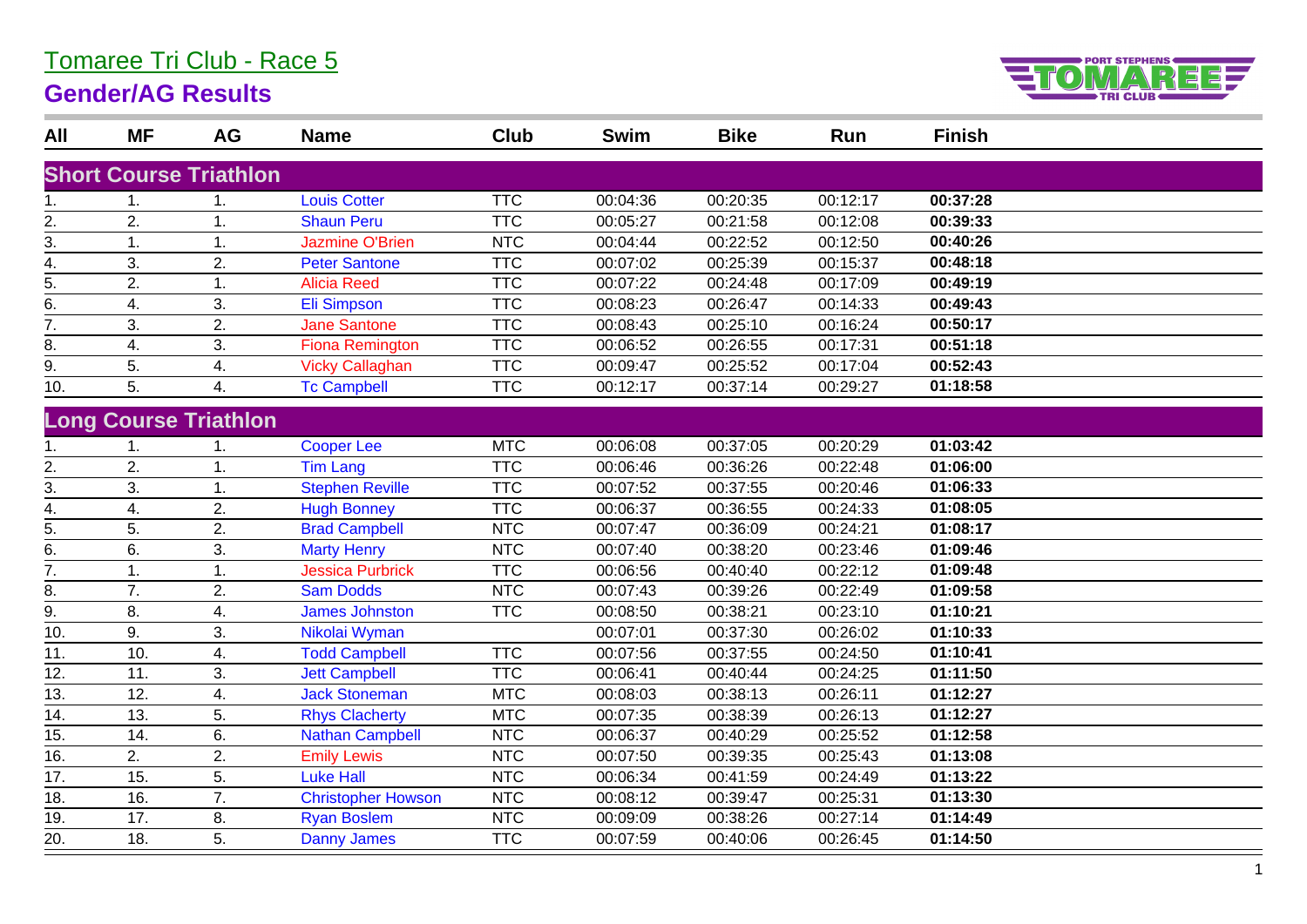## Tomaree Tri Club - Race 5 **Gender/AG Results**



| All               | ΜF               | AG              | <b>Name</b>             | Club       | <b>Swim</b> | <b>Bike</b> | Run      | <b>Finish</b> |  |
|-------------------|------------------|-----------------|-------------------------|------------|-------------|-------------|----------|---------------|--|
| 21.               | 19.              | 6.              | <b>Steven Beach</b>     | <b>TTC</b> | 00:08:26    | 00:40:05    | 00:26:23 | 01:14:54      |  |
| 22.               | 20.              | 7.              | <b>Matt Webb</b>        | <b>TTC</b> | 00:10:36    | 00:42:13    | 00:23:51 | 01:16:40      |  |
| 23.               | 21.              | 9.              | <b>Jackson Gillett</b>  | <b>TTC</b> | 00:08:03    | 00:45:18    | 00:23:32 | 01:16:53      |  |
| 24.               | 3.               | 1.              | Sienna Kinder           | <b>TTC</b> | 00:07:30    | 00:43:51    | 00:25:53 | 01:17:14      |  |
| $\overline{25}$ . | 22.              | 8.              | <b>Ash Hill</b>         | <b>TTC</b> | 00:09:23    | 00:43:00    | 00:25:42 | 01:18:05      |  |
| $\overline{26}$ . | 23.              | 9.              | <b>Allan Lawrence</b>   | <b>TTC</b> | 00:09:12    | 00:44:44    | 00:24:44 | 01:18:40      |  |
| 27.               | 24.              | 10.             | <b>Matthew Kemsley</b>  | <b>TTC</b> | 00:09:36    | 01:09:07    | 00:00:49 | 01:19:32      |  |
| $\overline{28}$ . | 25.              | 11.             | <b>Darren Gow</b>       | <b>TTC</b> | 00:09:05    | 00:44:11    | 00:26:56 | 01:20:12      |  |
| 29.               | 26.              | 12.             | <b>Mark Sexton</b>      | <b>TTC</b> | 00:08:57    | 00:43:01    | 00:28:24 | 01:20:22      |  |
| $\overline{30}$ . | 27.              | 10.             | <b>Ben Maytom</b>       | <b>MTC</b> | 00:09:39    | 00:45:00    | 00:26:57 | 01:21:36      |  |
| $\overline{31}$ . | 28.              | 11.             | <b>Richard Berry</b>    | <b>TTC</b> | 00:09:33    | 00:44:27    | 00:28:10 | 01:22:10      |  |
| $\overline{32}$ . | 29.              | 12.             | <b>Adam Parker</b>      | <b>MTC</b> | 00:09:48    | 00:45:46    | 00:26:54 | 01:22:28      |  |
| 33.               | 30.              | 13.             | <b>Brett Hyland</b>     | <b>TTC</b> | 00:09:58    | 00:45:18    | 00:27:47 | 01:23:03      |  |
| $\overline{34}$ . | 4.               | 3.              | <b>Rebecca Parkes</b>   | <b>TTC</b> | 00:08:50    | 00:45:46    | 00:28:28 | 01:23:04      |  |
| 35.               | 31.              | 13.             | <b>Jaye Walker</b>      | <b>TTC</b> | 00:09:34    | 00:47:38    | 00:26:18 | 01:23:30      |  |
| 36.               | 32.              | 14.             | <b>Scott Unwin</b>      | <b>TTC</b> | 00:09:02    | 00:42:05    | 00:32:35 | 01:23:42      |  |
| 37.               | 33.              | 15.             | <b>Derek Wagnitz</b>    | <b>TTC</b> | 00:09:59    | 00:47:25    | 00:27:44 | 01:25:08      |  |
| $\overline{38}$ . | 5.               | 2.              | Alannah James           | <b>TTC</b> | 00:07:37    | 00:47:19    | 00:31:17 | 01:26:13      |  |
| 39.               | 34.              | 14.             | <b>Mitchell Baldwin</b> |            | 00:09:33    | 00:51:04    | 00:27:41 | 01:28:18      |  |
| 40.               | 35.              | 15.             | <b>Ned Shanahan</b>     | <b>TTC</b> | 00:09:27    | 00:52:05    | 00:28:00 | 01:29:32      |  |
| 41.               | 6.               | 1.              | Louise Fitzsimmons      | <b>TTC</b> | 00:09:38    | 00:48:12    | 00:31:48 | 01:29:38      |  |
| $\overline{42}$ . | $\overline{7}$ . | 4.              | <b>Vera Pekic</b>       |            | 00:10:22    | 00:48:48    | 00:30:36 | 01:29:46      |  |
| 43.               | 8.               | 2.              | <b>Trish Guy</b>        | <b>NTC</b> | 00:09:34    | 00:48:23    | 00:32:04 | 01:30:01      |  |
| $\overline{44}$ . | 36.              | 16.             | <b>David Tiller</b>     | <b>TTC</b> | 00:10:10    | 00:48:18    | 00:31:34 | 01:30:02      |  |
| $\overline{45}$ . | 9.               | 5.              | <b>Elise Rowland</b>    | <b>TTC</b> | 00:08:08    | 00:52:52    | 00:30:02 | 01:31:02      |  |
| 46.               | 10.              | 3.              | <b>Mikenzie Sager</b>   | <b>MTC</b> | 00:09:17    | 00:51:13    | 00:30:37 | 01:31:07      |  |
| 47.               | 11.              | 6.              | <b>Ara-Jane Reading</b> | <b>MTC</b> | 00:09:17    | 00:48:28    | 00:33:45 | 01:31:30      |  |
| 48.               | 12.              | $\overline{7.}$ | <b>Sandi Preston</b>    | <b>NTC</b> | 00:09:02    | 00:52:07    | 00:30:55 | 01:32:04      |  |
| 49.               | 37.              | 17.             | <b>Philip Dupal</b>     |            | 00:09:57    | 00:52:24    | 00:31:48 | 01:34:09      |  |
| $\overline{50}$ . | 13.              | 3.              | <b>Elissa McGregor</b>  | <b>TTC</b> | 00:09:44    | 00:53:39    | 00:31:15 | 01:34:38      |  |
| 51.               | 14.              | 8.              | <b>Anna Brown</b>       | <b>TTC</b> | 00:10:17    | 00:47:36    | 00:38:06 | 01:35:59      |  |
| 52.               | 15.              | 4.              | <b>Helen Cameron</b>    |            | 00:09:28    | 00:52:54    | 00:35:49 | 01:38:11      |  |
| 53.               | 16.              | 4.              | Laura Blakemore         | <b>TTC</b> | 00:10:09    | 00:56:50    | 00:38:06 | 01:45:05      |  |